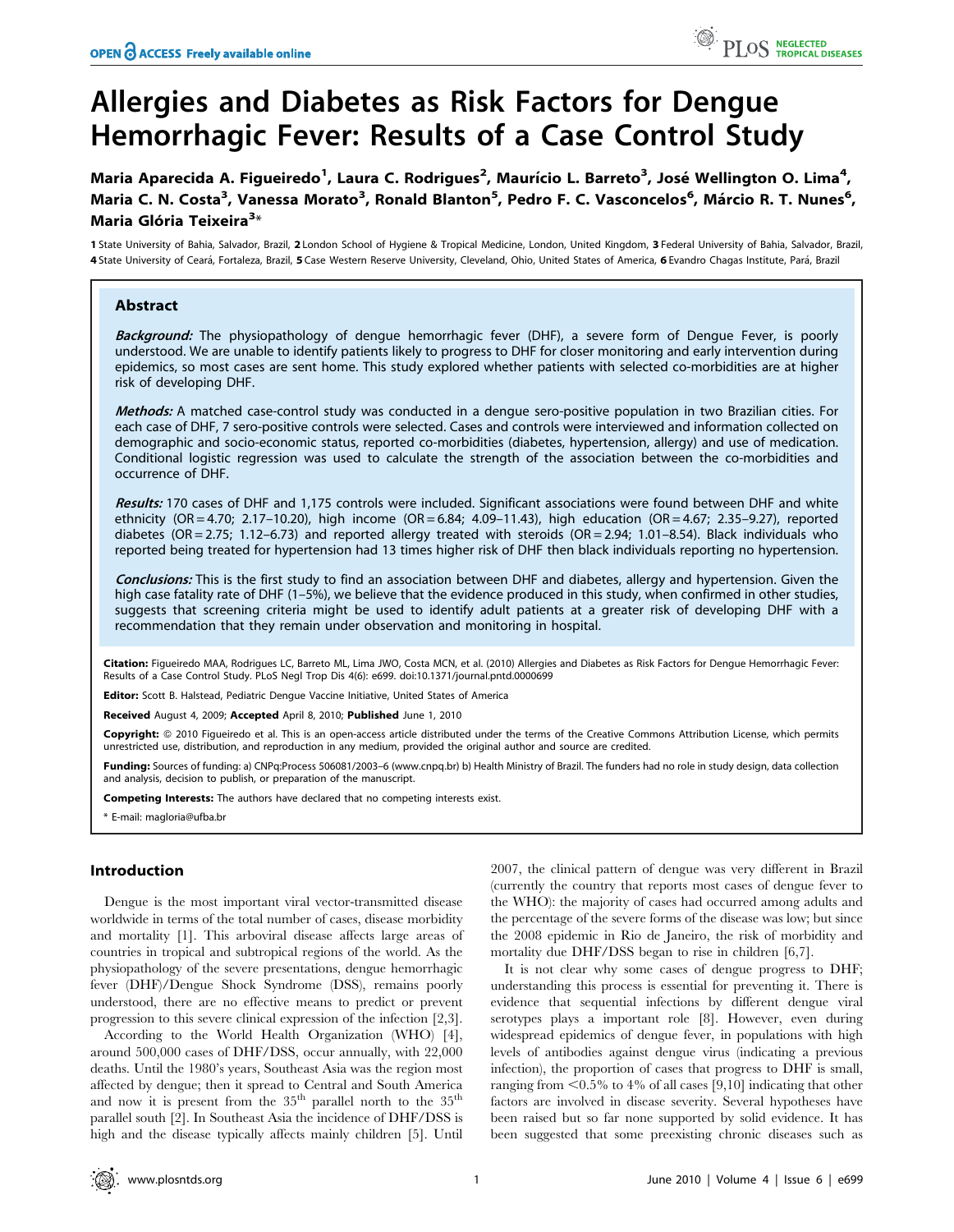## Author Summary

Dengue is an arboviral disease that affects large areas of countries in tropical and subtropical regions of the world. Around 500,000 cases and 22,000 deaths of dengue hemorrhagic fever (DHF)/Dengue Shock Syndrome (DSS), the most severe presentations of this disease, occur annually. It is unclear why some cases of dengue fever (0.5% to 4%) progress to DHF/DSS. There is weak evidence that some diseases could have a role in this process, such as diabetes, hypertension, and allergies. In epidemics most dengue fever cases are sent home as there are too many to be kept in observation, but if it were possible to identify those with a higher risk of progression to DHF, they could be kept for observation, for early detection of signs, symptoms and alterations in laboratory tests suggestive of DHF, to enable timely and effective clinical management and early intervention. We study this issue and we believe that the evidence produced in this study, when confirmed in other studies, suggests that screening criteria might be used to identify adult patients at a greater risk of developing DHF with a recommendation that they remain under observation and monitoring in a hospital.

diabetes, hypertension and bronchial asthma increase the risk of progression to severe forms of dengue [11,12] based on case series with no control group. The objective of the case-control study reported here was to evaluate the contribution of comorbidities to the development of DHF.

## Methods

This is a matched case-control study carried out in two coastal cities in the northeast of Brazil, Salvador and Fortaleza, with populations of roughly two and a half million each. The minimal sample size (159 cases and 636 controls) was determined to be able to detect an increase of 2.3 fold in the risk of DHF in cases of dengue who also had diabetes (prevalent in 7% of the controls, the least common of comorbidities studied), with 95% precision, 80% power and a ratio of at least 4 controls for each case. We eventually studied 170 cases and 1,175 controls.

The study population consisted of subjects with a history of dengue, confirmed serologically. Only cases and controls who tested positive (IgG) for the anti-dengue antibodies were included in the study, since we wanted to investigate reasons for progression to DHF, not for infection with dengue virus. Cases were selected among those notified with dengue hemorrhagic fever during the period 2002 and 2003 in Salvador and 2003–2005 in Fortaleza. In Salvador the research was conducted in 2004, while in Fortaleza, it was conducted in 2005.

Selection of cases: Cases of DHF registered in the national surveillance system (SINAN) in residents of these two cities between 2003 and 2005 were identified as potential cases for the study. Their surveillance records were examined by two physicians and included in the study if they met the criteria for DHF used by Brazilian Health Service [13] which is very similar to the WHO [14]: (i) fever and positive serology for anti dengue virus IgM and/ or viral isolation and characterization by cell culture or RT-PCR (ii) at least two signs or symptoms of dengue fever (headache or retroorbital pain, myalgia, arthralgia, prostration, exanthema) and (iii) all of the following signs: a) hemorrhagic manifestations (at least one type); b) hemoconcentration with an increase of at least 10% in basal hematocrit level (in 80% of the selected cases the increase was 20% or greater, in 13% between 12 and 18% and in

7% between 10 and 12%) and/or hematocrit values  $>$  38% in the case of a child,  $>40\%$  in the case of an adult female and  $>45\%$  in the case of an adult male; c) thrombocytopenia  $(\leq 100,000/\text{mm}^3)$ . We did not consider ascites, pleural effusion, as these were very rarely recorded in the SINAN at the time. In Salvador, of the 91 cases of DHF notified to SINAN, 26 did not meet the criteria and were not included in the study and 65 met the criteria and were invited to participate in the study; 55 agreed to participate. No deaths from DHF were recorded during the study period. In Fortaleza, 194 cases of DHF were notified to SINAN, 55 did not meet the criteria and 139 were invited to participate in the study. Of these 5 had died from others causes since the notification, and 19 refused to participate. The remaining 115 were included in the study. Cases which were excluded had severe dengue but did not meet the criteria for DHF or their records did not have sufficient information.

For each case, a pool of 7–8 potential controls were selected from individuals living in the neighborhood of each case, according to a rule (from the first case on either side of the case's residence, until a suitable control was found, limited to the block) matched by sex and age (within five years), and who reported dengue fever in the same year as the case. Blood was drawn from the pool of potential controls by venous puncture for exclusion of those without seropositivity for dengue. The serum was separated by centrifugation and stored at  $-20^{\circ}$ C. The Department of Arbovirology and Hemorrhagic Fevers of the Evandro Chagas Institute performed ELISA for anti-dengue IgG antibodies, with titers were above 1:40 [15] being considered positive. 64 potential controls (5.2%) did not have anti-dengue IgG antibodies titers above 1:40 and were excluded from the study. 1,175 controls remained in the study.

Cases and controls were interviewed (during 2005–2006) at home by teams of trained interviewers using a previously tested, standardized questionnaire, collecting the following types of information: demographic and biological (name, address, age, sex), socio economic (years of schooling, family income expressed as a multiple of the legal minimum salary (US\$120 a month at the time of the interview) and self-reported skin color. Clinical information collected included signs and symptoms of dengue and reported morbidity with respect to diabetes, hypertension, allergy, asthma, kidney failure, liver failure and sickle-cell anemia at the time of the reported dengue, and use of medication for these illnesses at the moment of the interview. When the individual reported having had one of these conditions, he/she was asked whether the diagnosis had been made by a doctor and the interviewer asked to see the prescription and/or packaging of any medication. To avoid bias, interviewers were blind to the study objectives and all field work was supervised.

Analysis: To reduce the data, cases and controls were grouped according to their biological and social characteristics and the frequency of self-reported chronic diseases. Reported kidney failure, liver failure and sickle-cell anemia were not considered in this analysis because they were either not reported or reported by very few cases or controls.

The crude association (OR and 95%CI) between the predictors of interest, presence of co-morbidities (hypertension, diabetes, allergy and asthma) and outcome of interest, presence of DHF was investigated using cross tabulations based on matched pair analysis, the McNemar's test [16] (since this was a matched study). Adjusted measures for the association were estimated using multivariate logistic regression adjusting for potential confounding variables. As this was a matched case control study using individual matching, conditional logistic regression was used to estimate the association between the predictors of interest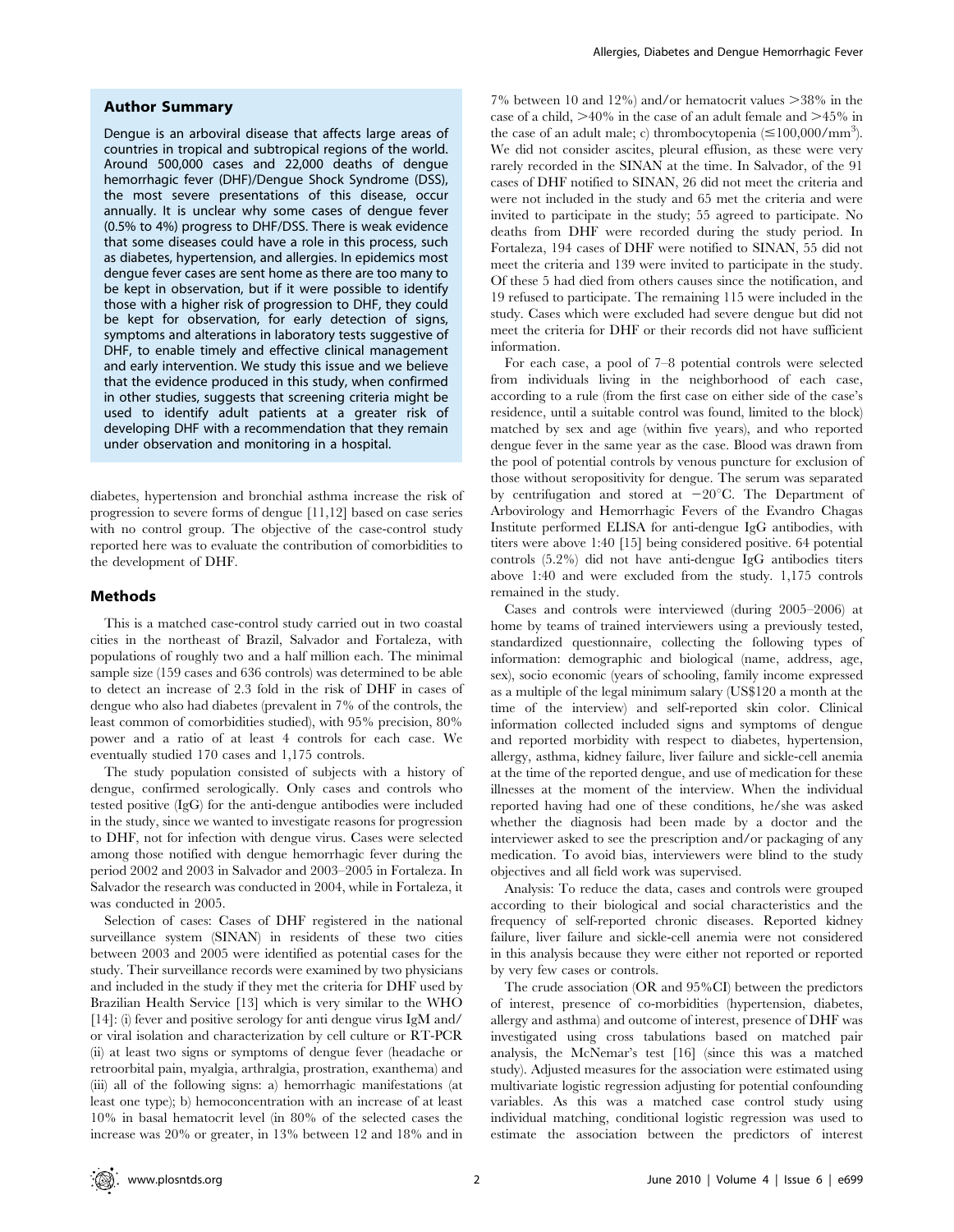(independent variables: hypertension, diabetes, allergy and asthma) and the occurrence of DHF (dependent variable: presence or absence of DHF) within each matched set of case and controls. Since the study was matched for age, sex, neighborhood and city, the conditional logistic regression adjusted for these variables as potential confounders. To establish whether skin color, schooling and income were also potential confounding variables, we explored the association between these variables and DHF. The subsequent regression models exploring the association between comorbidities and DHF included those variables as potential confounders. A separate model was built for each of the comorbidities of interest and also for each co-morbidity stratified by number and type of drug used. We did not include a model with all co- morbidities because we did not have sufficient power. Since black skin color has been reported to be a protective factor against DHF [17,18], and is also known to be associated with hypertension [12], a specific analysis was carried out on cases and controls who described themselves as being black. The  $STATA<sup>®</sup>$  software program, version 9, was used to perform data processing and analysis.

Ethical approval was granted by the Research Ethics Committee, Instituto de Saúde Coletiva, Federal University of Bahia, Salvador, Brazil. Cases and controls who agreed to participate in the study gave written informed consent.

## Results

Of the 170 cases of DHF included in the study, 55.9% were women and around 80% occurred in individuals over 15 years of age. With respect to skin color, 43.5% of cases considered themselves white, 50.0% mixed race and 6.5% black. Over 51% of cases had 11 years or more of schooling and 47.1% had an income of at least four minimum salaries. Of the 1,175 controls, 54.6% were female, 80.9% were over 15 years of age; 27.1% considered themselves white, 64.5% mixed race and 8.4% black; 31.5% had 11 years or more of schooling; and 17.5% had an income of at least 4 minimum salaries. Of these demographic variables, statistically significant differences  $(p<0.05)$  were found between the two groups only with respect to skin color, years of schooling and family income. Statistically significant differences  $(p<0.05)$ were also found between the cases and controls with respect to selfreported diabetes and allergy (Table 1).Skin color, schooling, and income were all independently associated with DHF. The likelihood (crude, matched OR) of a white individual having been affected by DHF was 4.60 times higher than that of a black participant. Family income  $\geq$ 4 minimum salaries (OR = 7.02) and  $\geq$ 11 years of schooling (OR = 4.66) were also found to be risk factors for this clinical form of dengue. There was little variation in the values of these measurements of association following adjustment for chronic diseases, differences remaining statistically significant (Table 2).

When each one of the self-reported chronic diseases was adjusted for the ethnic and social variables, only diabetes remained associated with DHF (adjusted OR = 2.75; 95% CI: 1.12–6.73) (Table 3).

When the self-reported diseases were classified according to use of the respective medications, with the category ''absence of disease'' as reference, the use of medication (steroids and no steroids) by allergic individuals was found to be positively associated with DHF; however, following adjustment for the ethnic and social variables, the association was maintained only for allergy treated with steroids  $(OR = 2.94; 95\% CI: 1.01-8.54)$ . Of the individuals who reported hypertension, an increasing gradient was found in the crude and adjusted OR when the use of Table 1. Distribution of Socio-demographic characteristic and morbidities conditions by cases (DHF) and controls (DF).

|                            | <i>Cases (n = 170)</i> |      | Controls<br>$(n = 1, 175)$ |      |         |  |
|----------------------------|------------------------|------|----------------------------|------|---------|--|
| <b>Exposure</b>            |                        |      |                            |      | p value |  |
|                            | $N^{\circ}$            | %    | $N^{\circ}$                | %    |         |  |
| Sex                        |                        |      |                            |      |         |  |
| Male                       | 75                     | 44.1 | 534                        | 45.4 |         |  |
| Female                     | 95                     | 55.9 | 641                        | 54.6 | 0.74    |  |
| Age                        |                        |      |                            |      |         |  |
| $\leq$ 15 years            | 35                     | 20.6 | 224                        | 19.1 |         |  |
| $\geq$ 16 years            | 135                    | 79.4 | 951                        | 80.9 | 0.64    |  |
| Skin colour                |                        |      |                            |      |         |  |
| <b>Black</b>               | 11                     | 6.5  | 99                         | 8.4  |         |  |
| Mixed                      | 85                     | 50.0 | 758                        | 64.5 | 0.01    |  |
| White                      | 74                     | 43.5 | 318                        | 27.1 |         |  |
| Schooling (years of study) |                        |      |                            |      |         |  |
| $\leq$ 3                   | 19                     | 11.1 | 210                        | 17.9 |         |  |
| $4 - 7$                    | 27                     | 15.9 | 333                        | 28.3 | 0.01    |  |
| $8 - 10$                   | 37                     | 21.8 | 263                        | 22.3 |         |  |
| $\geq$ 11                  | 87                     | 51.2 | 369                        | 31.5 |         |  |
| Income (minimum salary)    |                        |      |                            |      |         |  |
| $\leq$ 1                   | 38                     | 22.4 | 471                        | 40.1 |         |  |
| $2 - 3$                    | 52                     | 30.5 | 498                        | 42.4 | 0.01    |  |
| $\geq 4$                   | 80                     | 47.1 | 206                        | 17.5 |         |  |
| Hypertension               |                        |      |                            |      |         |  |
| Yes                        | 20                     | 11.8 | 148                        | 12.6 |         |  |
| <b>No</b>                  | 150                    | 88.2 | 1,027                      | 87.4 | 0.75    |  |
| <b>Diabetes</b>            |                        |      |                            |      |         |  |
| Yes                        | 09                     | 5.3  | 31                         | 2.6  |         |  |
| No                         | 161                    | 94.7 | 1,144                      | 97.4 | 0.05    |  |
| Allergy                    |                        |      |                            |      |         |  |
| Yes                        | 58                     | 34.1 | 279                        | 23.4 |         |  |
| <b>No</b>                  | 112                    | 65.9 | 896                        | 76.3 | 0.04    |  |
| Asthma                     |                        |      |                            |      |         |  |
| Yes                        | 10                     | 5.9  | 62                         | 5.3  |         |  |
| No                         | 160                    | 94.1 | 1,113                      | 94.7 | 0.74    |  |

DHF – Dengue hemorrhagic fever.

DF – Dengue fever.

doi:10.1371/journal.pntd.0000699.t001

medication was considered (no treatment, treatment with only one antihypertensive drug or treatment with more than one hypertensive drug); however, these differences were not statistically significant (Table 4).

In the subgroup analysis of the cases and controls who described themselves as black, the individuals who had hypertension and used more than one antihypertensive medication were found to have a 13-fold greater likelihood of having DHF (95%CI: 1.42– 118.8) compared to black individuals who did not have hypertension. Black individuals with hypertension who did not use medication or who used only one type of antihypertensive medication were around four times more likely to have had DHF when compared to black individuals without hypertension; however, this difference was not statistically significant (data not shown on tables).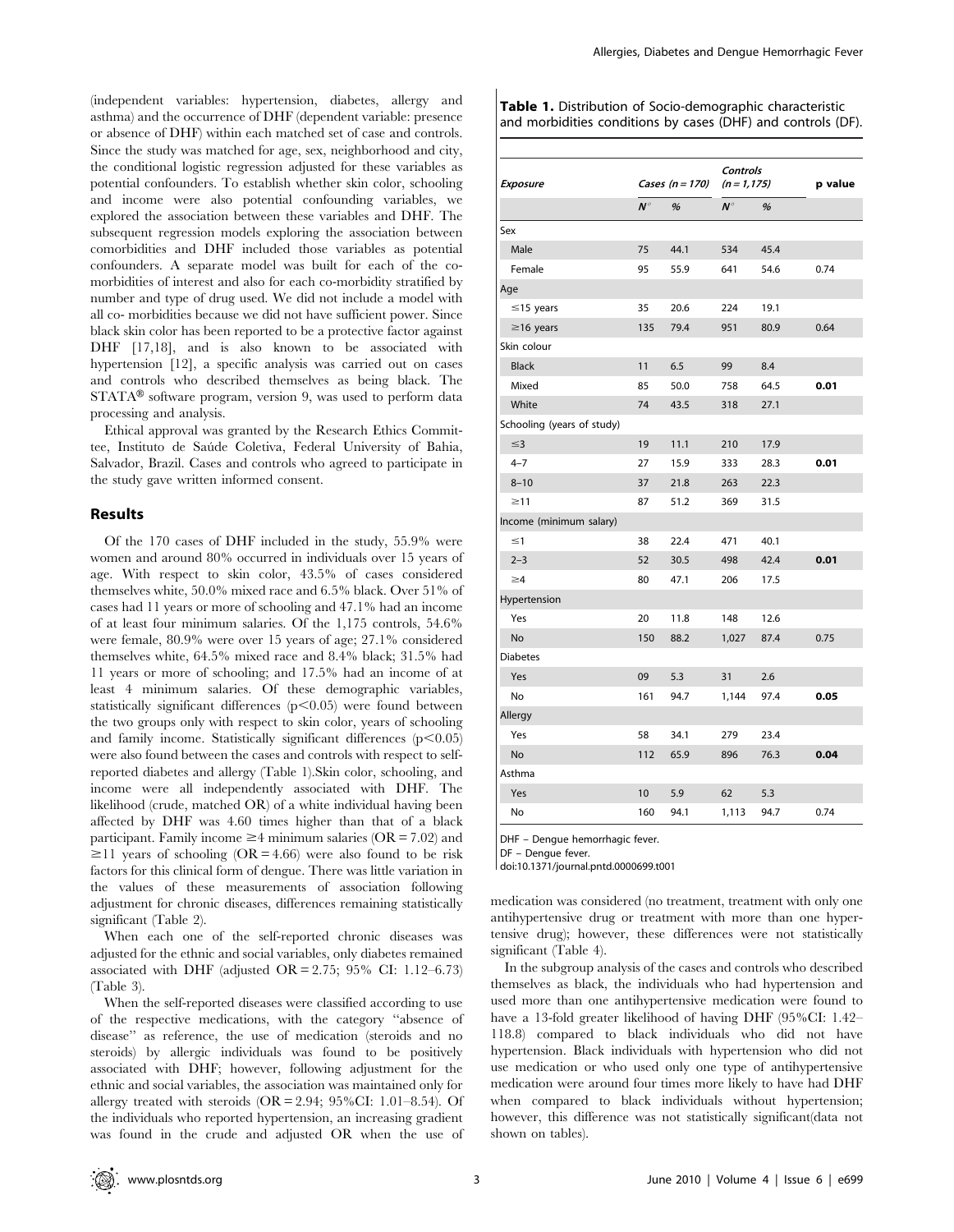Table 2. Crude and adjusted\* Odds Ratio of the association of Dengue Hemorrhagic Fever with skin colour, schooling and income.

| <b>Exposure</b>         | ΟR<br>crude | 95% CI        | OR<br>adjusted 95% CI |               |
|-------------------------|-------------|---------------|-----------------------|---------------|
| Skin colour             |             |               |                       |               |
| Black                   | 1           | 1             | 1                     | 1             |
| Mixed                   | 1.88        | $0.91 - 3.89$ | 1.96                  | $0.94 - 4.10$ |
| White                   | 4.60        | $2.13 - 9.90$ | 4.70                  | 2.17-10.20    |
| Schooling               |             |               |                       |               |
| $\leq$ 3 years          | 1           | 1             | 1                     | 1             |
| 4-7 years               | 1.07        | $0.55 - 2.08$ | 1.09                  | $0.55 - 2.15$ |
| 8-10 years              | 2.35        | $1.17 - 4.74$ | 2.45                  | 1.20-4.99     |
| $\geq$ 11 years         | 4.66        | $2.37 - 9.15$ | 4.67                  | $2.35 - 9.27$ |
| Income (minimum salary) |             |               |                       |               |
| $\leq$ 1                | 1           | $\mathbf{1}$  | $\mathbf{1}$          | $\mathbf{1}$  |
| $2 - 3$                 | 1.70        | $1.06 - 2.72$ | 1.70                  | $1.06 - 2.72$ |
| $\geq 4$                | 7.02        | $4.21 - 11.6$ | 6.84                  | 4.09-11.43    |

\*Adjusted Odds Ratio were obtained from a multivariate conditional logistic regression with skin color, schooling, and income being adjusted by selected self-reported chronic conditions.

doi:10.1371/journal.pntd.0000699.t002

# Discussion

The results of this study showed that individuals who reported having allergies (and for which they used steroids), or those who reported diabetes, were two and a half times as likely to have DHF. DHF is known to be more common in repeat dengue infections. Current knowledge about the physiopathology of DHF suggests amplification of the immune response due to the presence of heterotypic antibodies against a serotype of the dengue virus at the time of new infection [8,11] as an explanation for the higher frequency of DHF in repeat dengue infections. The immune system in allergic individuals may be persistently activated with

signs of inflammation in tissues and capillaries [19,20], and if we consider the use of steroids for allergy as a marker of the severity of the allergy, one can conclude that severe allergy is even more likely to lead to inflammation and liberation of pro inflammatory cytokines in tissues, particularly in the endothelium. An alternative explanation for this finding might be that steroid use itself may increase risk of DHF since they can produce capillary fragility. The inflammation hypothesis is consistent also with the increased risk with diabetes. Type II diabetes, a metabolic disorder of adults that reduces the use of glucose by the organism, changes the anatomical and physiological integrity of the endothelium due to a permanent inflammatory condition caused by activation of Tlymphocytes. This process leads to the release of pro-inflammatory cytokines such as gamma interferon (IFNy) and TNF $\alpha$  [21,22]. These cytokines are known to have a fundamental role in one of the main phenomena responsible for the clinical manifestations of DHF, the third space fluid shift [23], which is a consequence of endothelial dysfunction and results in hemoconcentration, hypotension and shock. It would appears that triggering endothelial dysfunction may be the common biological mechanism by which allergy and diabetes increase the risk of progression to DHF, by increasing the intrinsic permeability of the endothelial surface of hosts who have been previously infected by another serotype, permitting the occurrence of fluid shift.

Although no statistically significant association was found between hypertension and DHF, it is interesting that when individuals without hypertension were taken as a reference group, a clear trend was found for an increased likelihood of DHF among those who reported having hypertension but did not use any antihypertensive medication followed by hypertensive individuals who used more than one antihypertensive drug. On the other hand, the thirteen-fold higher association between individuals who consider themselves black and use an antihypertensive drug and DHF, when compared with non-hypertensive black individuals, strengthens the hypothesis that preexisting diseases in which physiopathology detrimentally affects endothelial function may help trigger the phenomenon of fluid shift resulting from the increased vascular permeability that characterizes DHF.

The increase in DHF in subjects with white skin color is well described [11,17] and recent *in vivo* study associated these

Table 3. Crude and adjusted\* Odds Ratio of the association of Dengue Hemorrhagic Fever with chronic co-morbidities.

| Exposure        | Cases | Controls | Matched OR crude** | 95% CI        | <b>OR Adjust</b> | 95% CI        |
|-----------------|-------|----------|--------------------|---------------|------------------|---------------|
| Hypertension    |       |          |                    |               |                  |               |
| No              | 150   | 1,027    | $\mathbf{1}$       |               |                  |               |
| Yes             | 20    | 148      | 0.90               | $0.50 - 1.62$ | 0.93             | $0.51 - 1.70$ |
| <b>Diabetes</b> |       |          |                    |               |                  |               |
| No              | 161   | 1,144    | $\mathbf{1}$       |               |                  |               |
| Yes             | 9     | 31       | 2.46               | $1.03 - 5.87$ | 2.75             | $1.12 - 6.73$ |
| Allergy         |       |          |                    |               |                  |               |
| No              | 112   | 896      | $\mathbf{1}$       |               | 1                |               |
| Yes             | 58    | 279      | 1.59               | $1.11 - 2.28$ | 1.29             | $0.87 - 1.89$ |
| Asthma          |       |          |                    |               |                  |               |
| No              | 160   | 1,113    | $\mathbf{1}$       |               |                  |               |
| Yes             | 10    | 62       | 0.93               | $0.46 - 1.89$ | 0.87             | $0.41 - 1.84$ |

\*Adjusted Odds Ratio were obtained from a multivariate conditional logistic regression with hypertension, diabetes, allergy, and asthma being adjusted by selected selfreported skin color, income and education.

\*\*Matched OR and 95 CI calculated using McNemar's test.

doi:10.1371/journal.pntd.0000699.t003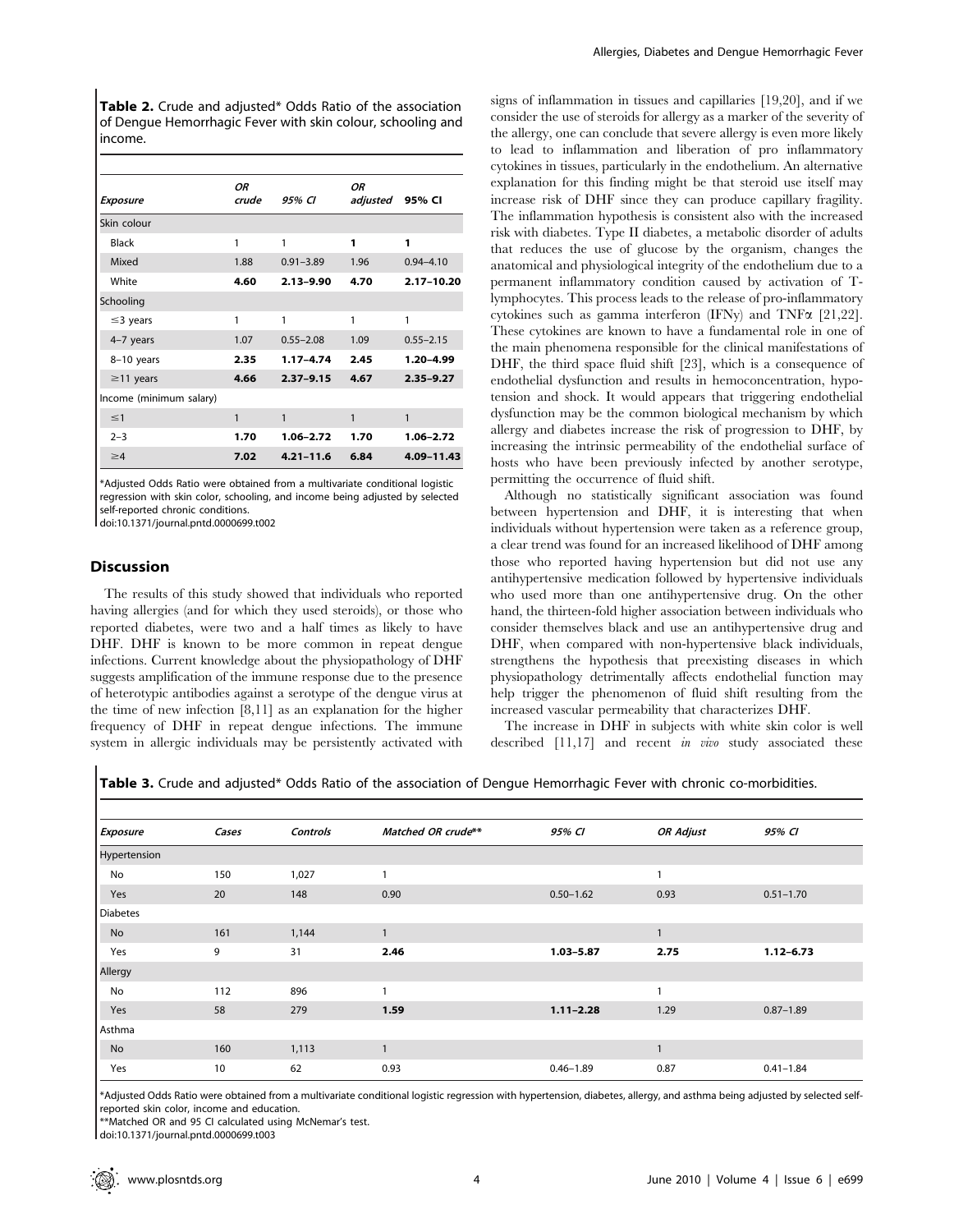Table 4. Crude and adjusted\* Odds Ratio of the association of Dengue Hemorrhagic Fever with chronic co-morbidities stratified by number or type of drugs used.

| <b>Exposure</b>                           | Cases | <b>Controls</b> | <b>Matched OR crude**</b> | 95% CI       | <b>OR Adjust</b> | 95% CI       |
|-------------------------------------------|-------|-----------------|---------------------------|--------------|------------------|--------------|
| No hypertension                           | 150   | 1,027           | $\mathbf{1}$              | $\mathbf{1}$ |                  | $\mathbf{1}$ |
| Hypertension no drugs                     | 04    | 57              | 0.48                      | 0.16 1.38    | 0.50             | 0.16 1.49    |
| Hypertension with 1drug                   | 08    | 55              | 0.95                      | 0.39 2.27    | 0.97             | 0.39 2.41    |
| Hypertension with >1 drug                 | 08    | 36              | 1.76                      | 0.74 4.19    | 1.67             | 0.68 4.09    |
| No diabetes                               | 161   | 1,144           | $\mathbf{1}$              | $\mathbf{1}$ | $\mathbf{1}$     | $\mathbf{1}$ |
| Diabetes no drugs                         | 01    | 07              | 1.55                      | 0.18 13.3    | 1.83             | 0.18 18.67   |
| Diabetes 1 drug                           | 05    | 15              | 2.32                      | 0.74 7.24    | 2.72             | 0.86 8.60    |
| Diabetes with insulin or more than 1 drug | 09    | 03              | 3.53                      | 0.83 14.9    | 3.36             | 0.72 15.61   |
| No allergy                                | 112   | 896             | $\mathbf{1}$              |              |                  |              |
| Allergy no drugs                          | 44    | 235             | 1.46                      | 0.98 2.16    | 1.16             | 0.76 1.77    |
| Allergy drugs anti allergic               | 08    | 27              | 1.90                      | 0.80 4.55    | 1.45             | 0.58 3.61    |
| Allergy drugs steroids                    | 06    | 17              | 2.79                      | 1.05 7.44    | 2.94             | 1.01 8.54    |
| No Asthma                                 | 160   | 1,113           | $\mathbf{1}$              |              | $\mathbf{1}$     |              |
| Asthma no drugs                           | 05    | 42              | 0.63                      | 0.23 1.67    | 0.60             | 0.21 1.66    |
| Asthma drug no steroids                   | 04    | 12              | 2.29                      | 0.72 7.26    | 2.13             | 0.63 7.21    |
| Asthma drug with steroids                 | 01    | 08              | 0.71                      | 0.84 5.96    | 0.60             | 0.056.28     |

\*Adjusted Odds Ratio were obtained from a multivariate conditional logistic regression with hypertension, diabetes, allergy, and asthma being adjusted by selected selfreported skin color, income and education.

\*\*Matched OR and 95 CI calculated using McNemar's test.

doi:10.1371/journal.pntd.0000699.t004

differences with genetic markers of African ancestry [18]. In the cities where the study was conducted the proportion of individuals of African descent (black and mixed) is over 68%, the majority belonging to a lower socioeconomic stratum than the white population, with lower family income and poorer education [24]. The greater likelihood of DHF in white individuals with higher education levels and higher family income is consistent with both a mixed ancestry subjects being more likely to call themselves white if they are rich and well educated or the presence of some other undetected lifestyle factors associated with an increase the risk of DHF.

The growth in the frequency of allergic and atopic diseases that has been observed in recent decades has emphasized the need for research studies capable of explaining the mechanisms involved in this phenomenon. Changes in lifestyle, initially in countries of Eastern Europe, have occurred in parallel with a growth in the rate of asthma and other allergic diseases [25,26,27]. There is evidence that individuals living in cleaner environments, who are consequently less exposed to infections, are at a greater risk of developing allergic diseases (''the hygiene hypothesis''). Although this hypothesis has been controversial, there evidence that some infections early in life may protect individuals against allergic and atopic diseases years later [28,29]. It is therefore feasible to speculate that white individuals with higher education levels and family income, who in this study were found to have a 7-fold greater risk of having been affected by DHF, would also constitute the segment of the population with the highest risk of suffering from allergies or of having higher levels of allergic sensitization, which may act as triggers of the mechanisms of amplification of the immune response. This hypothesis should be the object of new studies designed to clarify the issue.

This study was retrospective, based on reported co-morbidities, and a self-reported date of history of dengue fever in controls. The diagnosis of DHF was based on the information from review of cases investigated by the surveillance system. These potential limitations create methodological concerns. However, to be included in this analyses, available hospital data was reviewed by experts and found to satisfy the clinical and laboratory criteria described in Methods. To increase the validity of reported comorbidities and medication, the investigators requested to see medical prescriptions and drug packaging to ensure that the information obtained indirectly was as reliable. The data collection procedures were standardized and identical for the two comparison groups.

A potential bias in this study is that dengue infection rates varied in Salvador and Fortaleza by skin color. However, there is good evidence that skin colour is not associated with dengue infection [30]. As to likelihood that a diagnosis and notification of DHF varies by skin color, this is also very unlikely because Brazil has universal health care free at the point of use. As for notifications of cases to health authorities by provider, is known that private health providers less often notify cases to National Health Service than public sector provider. This would tend to introduce a bias toward cases reported among lower incoming and black patients.

Subgroup analysis in blacks had not been planned. We hypothesized that hypertension was a risk and we knew of course that hypertension is more common in blacks. We did the subgroup analysis because hypertension risk was not found to be a risk factor in the role patient population. We suggest a cautious interpretation of this finding but urge that this be investigated in future studies.

We did not present results separately for the two cities. This is appropriate as matching for cities would have controlled for any confounding; it would not have been appropriate if the associations between co-morbidities and DHF were different in the two cities. We did examine the magnitude of the associations in the two cities and judged them to be similar.

The exclusion of individuals who were seronegative under the sample constraints described assured that all cases and controls,